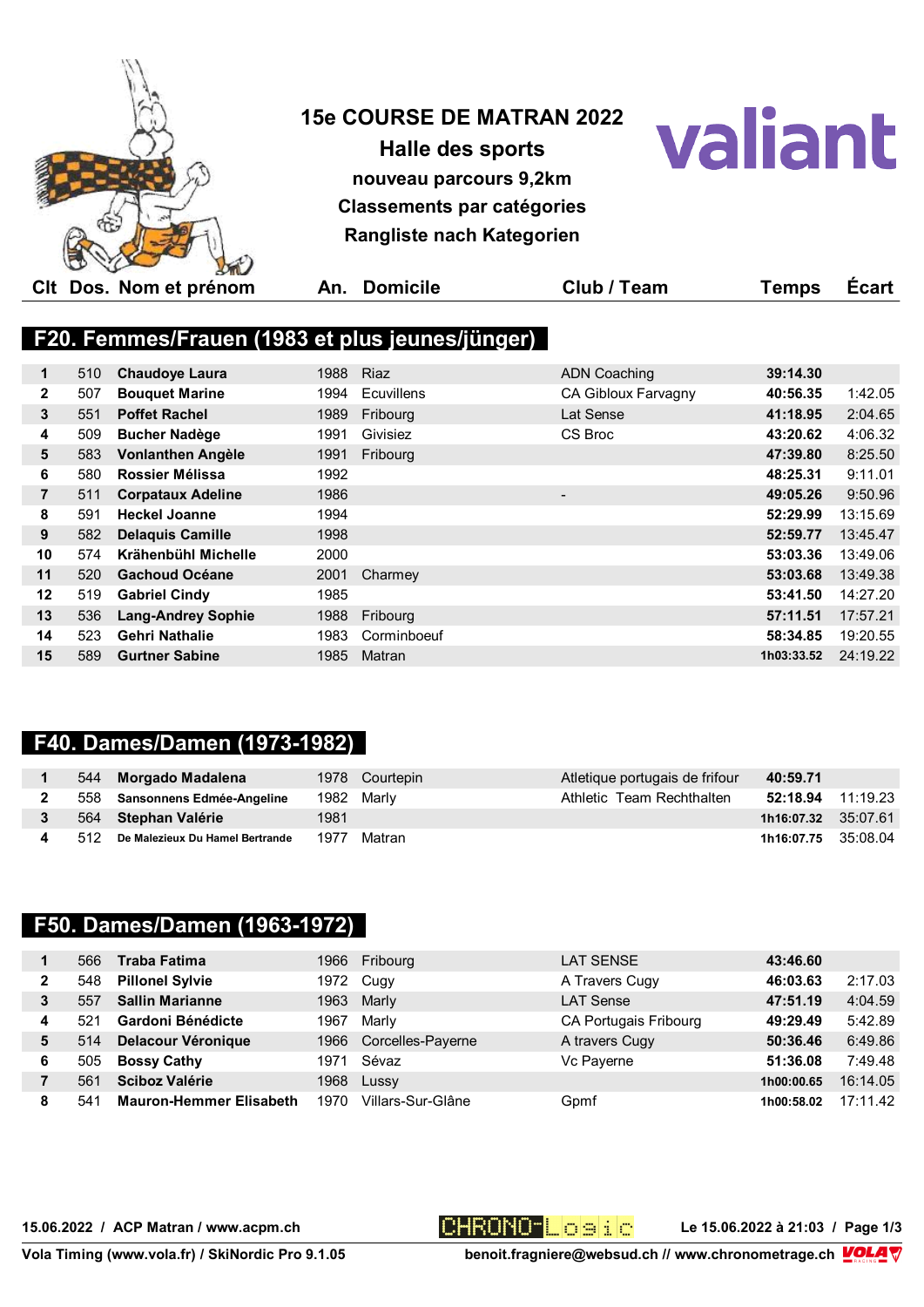

**15e COURSE DE MATRAN 2022 Halle des sports nouveau parcours 9,2km Classements par catégories Rangliste nach Kategorien**



|                |     | CIt Dos. Nom et prénom         | An.  | <b>Domicile</b>                                 | Club / Team               | Temps    | <b>Ecart</b> |
|----------------|-----|--------------------------------|------|-------------------------------------------------|---------------------------|----------|--------------|
|                |     |                                |      |                                                 |                           |          |              |
|                |     |                                |      | M20. Hommes/Männer (1983 et plus jeunes/jünger) |                           |          |              |
|                |     |                                |      |                                                 |                           |          |              |
| 1              | 515 | <b>Demierre Stéphane</b>       | 1990 | Romont                                          |                           | 33:49.19 |              |
| $\mathbf{2}$   | 545 | <b>Philipona Alec</b>          | 2000 | Rechthalten                                     | Athletic Team Rechthalten | 36:56.86 | 3:07.67      |
| 3              | 529 | <b>Grivel Robin</b>            | 1996 | Avry-Devant-Pont                                | <b>CS Hauteville</b>      | 37:39.25 | 3:50.06      |
| 4              | 527 | <b>Gobet Loris</b>             | 2006 | Cottens                                         | <b>CAGF</b>               | 38:00.63 | 4:11.44      |
| 5              | 531 | <b>Hayoz Bastien</b>           | 1997 | Posieux                                         |                           | 38:46.66 | 4:57.47      |
| 6              | 563 | <b>Sium Ogbay</b>              | 2003 | Matran                                          | <b>CAF</b>                | 39:48.71 | 5:59.52      |
| $\overline{7}$ | 506 | <b>Bouquet Nicolas</b>         | 2002 | Cottens                                         |                           | 40:35.76 | 6:46.57      |
| 8              | 538 | <b>Levionnois Marc-Antoine</b> | 1997 | Fribourg                                        | Team Kangourou            | 40:39.12 | 6:49.93      |
| 9              | 577 | <b>Girardet Luca</b>           | 2005 | <b>Belfaux</b>                                  | <b>Trilogie Sport</b>     | 41:40.54 | 7:51.35      |
| 10             | 530 | <b>Guex Eloi</b>               | 2005 | Matran                                          | <b>ACPM</b>               | 41:47.78 | 7:58.59      |
| 11             | 516 | <b>Descloux Loris</b>          | 2003 | Lentigny                                        |                           | 42:05.06 | 8:15.87      |
| 12             | 578 | <b>Gabriel Davd</b>            | 2002 | Attalens                                        | <b>Trilogie Sport</b>     | 42:35.80 | 8:46.61      |
| 13             | 555 | <b>Rossier Jules</b>           | 1998 | Fribourg                                        | Team Kangourou            | 44:59.85 | 11:10.66     |
| 14             | 572 | <b>Schaller Martial</b>        | 1996 |                                                 |                           | 45:14.59 | 11:25.40     |
| 15             | 532 | <b>Heckel Christophe</b>       | 1996 | Feibourg                                        | Team Kangourou            | 45:20.20 | 11:31.01     |
| 16             | 518 | Freiburghaus Noé               | 2003 | Matran                                          | <b>SJM</b>                | 45:51.91 | 12:02.72     |
| 17             | 546 | <b>Piguet Gary</b>             | 1983 | Matran                                          | $\blacksquare$            | 50:19.59 | 16:30.40     |
| 18             | 581 | <b>Delaquis Qentin</b>         | 1996 |                                                 |                           | 52:59.24 | 19:10.05     |
| 19             | 573 | Paquier Jérémy                 | 1992 |                                                 |                           | 55:32.24 | 21:43.05     |
| 20             | 522 | Gehri Cédric                   | 1985 | Corminboeuf                                     |                           | 57:22.83 | 23:33.64     |
| 21             | 528 | <b>Gremaud Cyrill</b>          | 1988 | Rossens                                         | <b>CISEL</b>              | 57:37.31 | 23:48.12     |
| 22             | 559 | Schouwey Jérémie               | 1997 | Villars-Sur-Glane                               | <b>CISEL</b>              | 57:39.11 | 23:49.92     |
|                |     |                                |      |                                                 |                           |          |              |

# **M40. Vétérans/Senioren (1973-1982)**

| 1              | 525 | <b>Girardet David</b>       | 1979 | <b>Belfaux</b>    | Trilogie Sport       | 34:49.29   |          |
|----------------|-----|-----------------------------|------|-------------------|----------------------|------------|----------|
| $\mathbf{2}$   | 575 | <b>Thierrin Xavier</b>      | 1979 | Grolley           |                      | 38:01.42   | 3:12.13  |
| 3              | 550 | <b>Pochon Frederic</b>      | 1973 | Avry Devant Pont  | <b>CS Hauteville</b> | 38:14.73   | 3:25.44  |
| 4              | 503 | <b>Bereket Fanus</b>        | 1979 | Villars-Sur-Glâne | CAP-FRIBOURG         | 38:32.48   | 3:43.19  |
| 5              | 549 | <b>Pilloud Olivier</b>      | 1978 | <b>Bulle</b>      | <b>SA Bulle</b>      | 38:37.91   | 3:48.62  |
| 6              | 584 | <b>Rime Didier</b>          | 1978 |                   |                      | 40:42.76   | 5:53.47  |
| $\overline{7}$ | 571 | <b>Winkler Simon</b>        | 1978 | Matran            | <b>BC Avry</b>       | 42:15.94   | 7:26.65  |
| 8              | 547 | Aebischer Adrian            | 1974 | Heitenried        | CAP-FRIBOURG         | 42:47.92   | 7:58.63  |
| 9              | 526 | <b>Gobet Alexandre</b>      | 1974 | Cottens           |                      | 44:32.07   | 9:42.78  |
| 10             | 588 | <b>Gurtner Bastian</b>      | 1980 | Matran            | Ski club Albeuve     | 50:41.71   | 15:52.42 |
| 11             | 590 | <b>Gumy Edouard</b>         | 1976 |                   |                      | 54:34.23   | 19:44.94 |
| $12 \,$        | 513 | De Malezieux Du Hamel Henri | 1978 | Matran            |                      | 1h02:34.91 | 27:45.62 |

15.06.2022 / ACP Matran / www.acpm.ch **CHRONO LOBE / 2008 2008 21:03 / Page 2/3** 

Vola Timing (www.vola.fr) / SkiNordic Pro 9.1.05 benoit.fragniere@websud.ch // www.chronometrage.ch 【<mark>OLA</mark> V